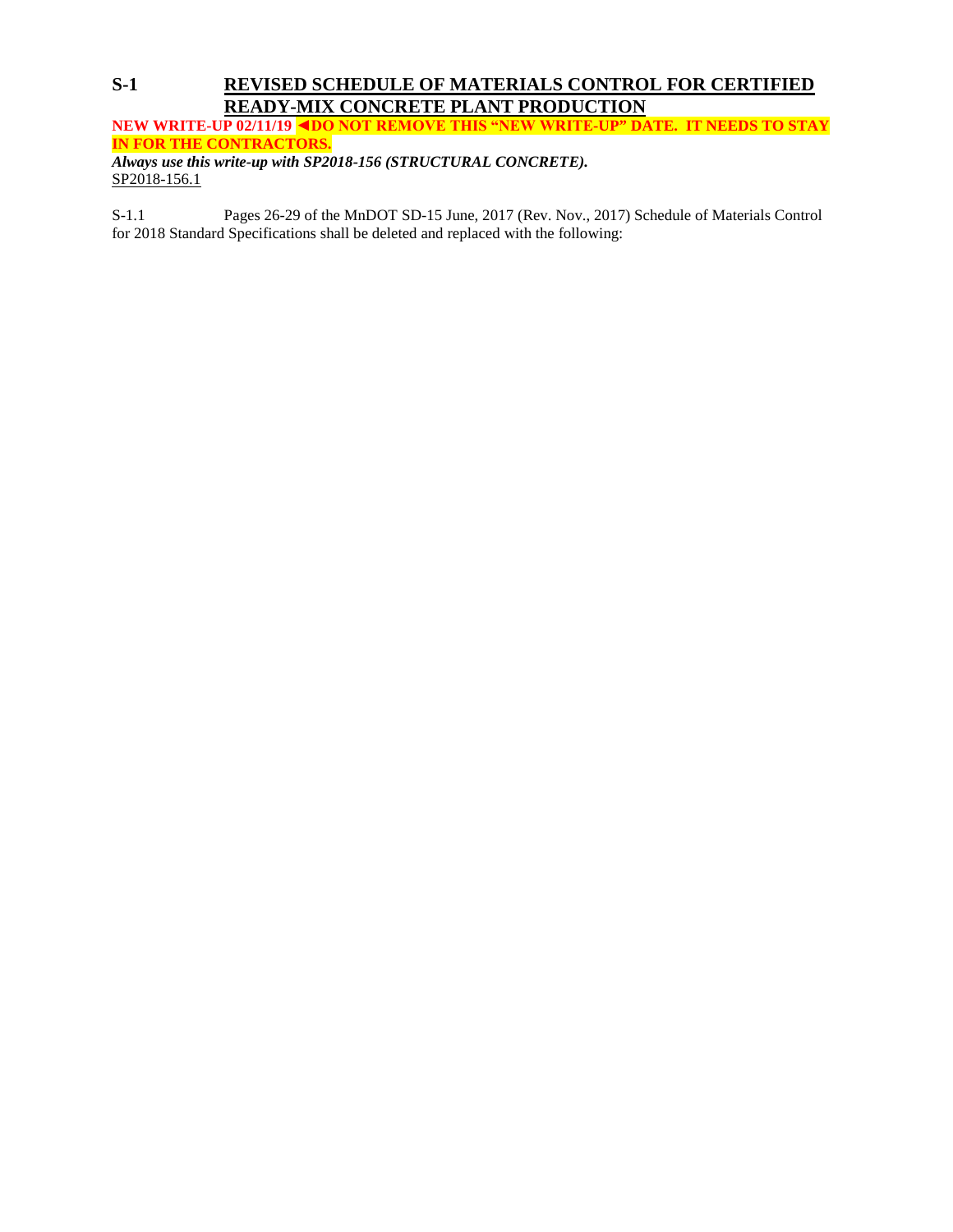## **Certified Ready-Mix - Concrete Plant Production**

#### **Remarks:**

- **(1)** All gradation and quality tests require companion samples. Samples taken at location identified on Contact Report located.
- **(2)** Perform Aggregate Quality testing as directed by the Concrete Engineer.
- **(3)** When <**20 yd3** of concrete is produced in a **week**, plant monitoring is not required with the exception of monthly aggregate quality testing.

#### **Minimum Sample Sizes:**

| <b>Gradation:</b>             | <b>Moisture:</b>                      | <b>Aggregate Quality:</b>                      |
|-------------------------------|---------------------------------------|------------------------------------------------|
| $30$ lb.<br>$3/4$ " Plus, #4: | 500 g<br>Fine Aggregate:              | 50 lb.<br>$3/4$ " Plus, #4:                    |
| $3/4$ " Minus, #67:<br>10 lb. | 500 g<br>Intermediate Aggregate:      | $3/4$ " Minus, #67:<br>30 lb.                  |
| #7, CA-70:<br>6 lb.           | $2000 \text{ g}$<br>Coarse Aggregate: | 30 lb.<br>$#7. CA-70:$                         |
| 1000 g<br>CIA, FIA:           |                                       | 30 lb.<br>#89. CA-80:                          |
| $CS$ , $FS$ :<br>500 g        |                                       | Intermediate Agg: 30 lb.                       |
| 500 g<br>#89, CA-80:          |                                       | 30 lb.<br>Fine Aggregate:                      |
| 500 g<br>Fine Aggregate:      |                                       |                                                |
|                               |                                       | <b>Companion Required, Double Sample Sizes</b> |

## **Companion Required, Double Sample Sizes**

| Pay Item<br>No.                                                                                                                                                        | <b>Test Type</b>     | Spec. No.                    | <b>Producer/Contractor Testing</b>                                                                                                                                                                                                                                                                                                                                                                                                                                                                                                                                                                                                                                                                                                                                     |                                                                                                                                                                                                                                                       | <b>Agency Testing</b>                                                                                                                                                                                        | Form No.                                                                  |
|------------------------------------------------------------------------------------------------------------------------------------------------------------------------|----------------------|------------------------------|------------------------------------------------------------------------------------------------------------------------------------------------------------------------------------------------------------------------------------------------------------------------------------------------------------------------------------------------------------------------------------------------------------------------------------------------------------------------------------------------------------------------------------------------------------------------------------------------------------------------------------------------------------------------------------------------------------------------------------------------------------------------|-------------------------------------------------------------------------------------------------------------------------------------------------------------------------------------------------------------------------------------------------------|--------------------------------------------------------------------------------------------------------------------------------------------------------------------------------------------------------------|---------------------------------------------------------------------------|
| 2301**<br>2302<br>2401<br>2406<br>2411<br>2452<br>2461<br>2462<br>2506<br>2511<br>2514<br>2519<br>2521<br>2531<br>2533<br>2545<br>2550<br>2554<br>2557<br>2564<br>2565 | Gradation<br>(QC/QA) | 2461<br>3126<br>3131<br>3137 | <b>All JMFs and Bridge Deck mix designs</b><br><b>Daily Concrete Quantity:</b><br>$20 - 400$ yd <sup>3</sup> : 1 per fraction per source<br>$>400 \text{ yd}^3$ : 2 per fraction per source<br>Take second gradation after daily total<br>exceeds $400 \text{ yd}^3$ .<br>Passing aggregate gradations are required<br>prior to the start of bridge deck pours.<br><b>Notes:</b> Washing the fine aggregate gradation (QC) sample is not required when the<br>result on the -#200 sieve of the unwashed sample is less than 1.0%.<br>Hold QA (QC companion) samples until they are picked up by the Agency monitor.<br>Discard after 14 calendar days.<br>Performing testing on representative material at the end of the most recent day of<br>production is allowed. | All other mix designs<br><b>Weekly Concrete Quantity:</b><br>$20 - 400$ yd <sup>3</sup> : 1 per fraction per<br>source<br>$>400 \text{ yd}^3$ : 2 per fraction per source<br>Take second gradation after weekly<br>total exceeds $400 \text{ yd}^3$ . | All mix designs<br><b>Weekly Concrete Quantity</b><br>$\geq$ 20 yd <sup>3</sup> :<br>1 QA (QC Companion)<br>sample per fraction per<br>source per week<br>Include QC Companion<br>results on Sample ID Card. | QC<br>Workbook<br>Aggregate<br>Gradation<br>Control<br>Charts<br>Workbook |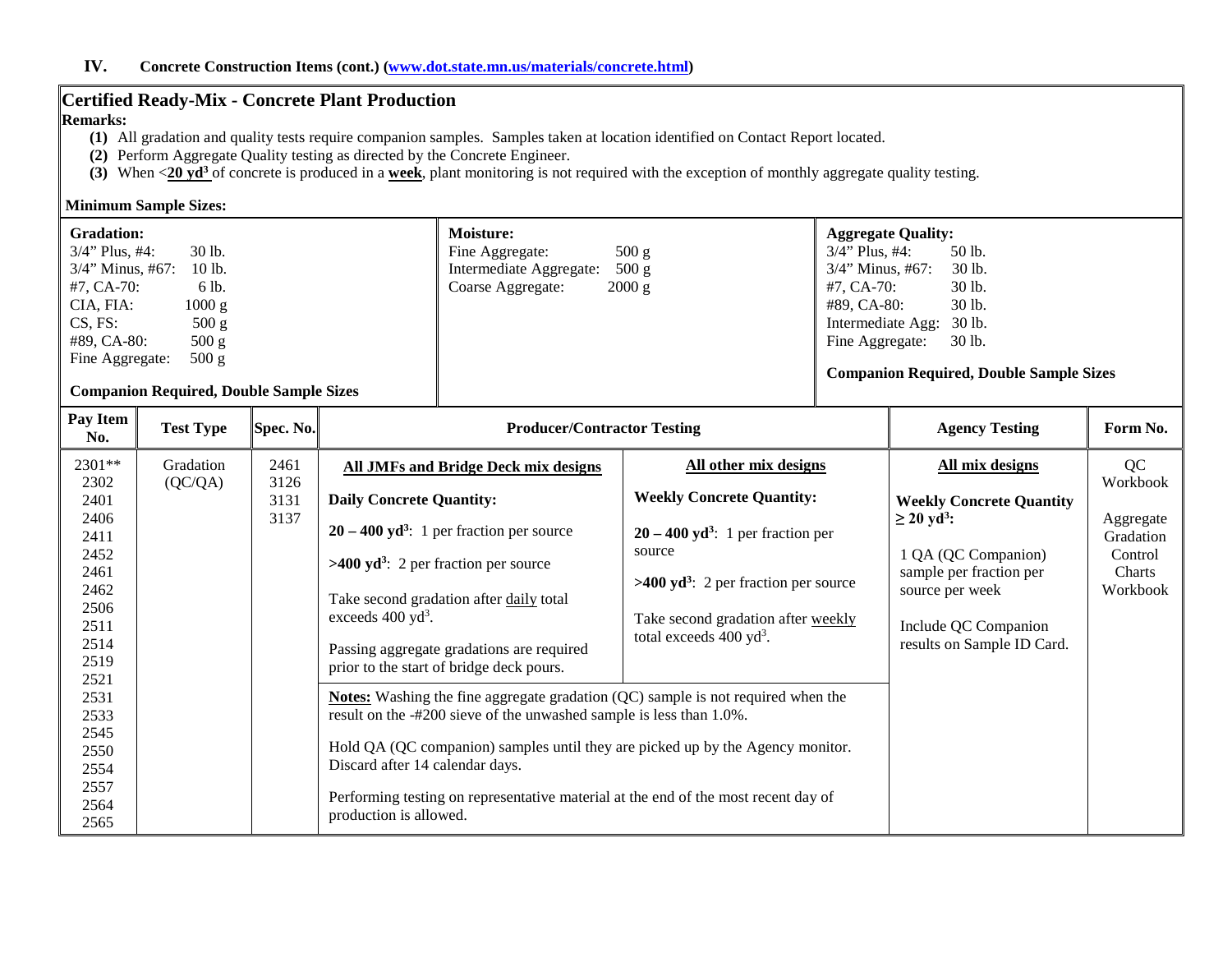|                                                              | Certified Ready-Mix - Concrete Plant Production (cont.)                                    |                              |                                                                                                                                                                                                                                                                                                                                                                                                                                                                                                                                            |                                                                                                                                                                                                                                     |                                                                                         |  |  |  |
|--------------------------------------------------------------|--------------------------------------------------------------------------------------------|------------------------------|--------------------------------------------------------------------------------------------------------------------------------------------------------------------------------------------------------------------------------------------------------------------------------------------------------------------------------------------------------------------------------------------------------------------------------------------------------------------------------------------------------------------------------------------|-------------------------------------------------------------------------------------------------------------------------------------------------------------------------------------------------------------------------------------|-----------------------------------------------------------------------------------------|--|--|--|
| Pay Item<br>No.                                              | <b>Test Type</b>                                                                           | Spec.<br>No.                 | <b>Producer/Contractor Testing</b>                                                                                                                                                                                                                                                                                                                                                                                                                                                                                                         | <b>Agency Testing</b>                                                                                                                                                                                                               | Form No.                                                                                |  |  |  |
| 2301**<br>2302<br>2401<br>2406<br>2411<br>2452<br>2461       | Gradation<br>(Verification/<br>Verification<br>Companion)                                  | 2461<br>3126<br>3131<br>3137 | Test the Verification Companion sample.<br>Complete on the day the sample was taken.<br>Wash all fine aggregate Verification Companion<br>samples.                                                                                                                                                                                                                                                                                                                                                                                         | Weekly Concrete Quantity $\geq 100 \text{ yd}^3$ :<br>1 per fraction per source<br>Include Verification Companion results on Sample ID<br>Card.                                                                                     | QC Workbook<br>24143<br>Weekly Certified<br>Ready-Mix Plant<br>Report or<br>QA Workbook |  |  |  |
| 2462<br>2506<br>2511<br>2514<br>2519<br>2521<br>2531<br>2533 | Aggregate<br>Quality<br>including<br>Coarse Aggregate<br><b>Percent Passing</b><br>$-#200$ | 3126<br>3131<br>3137         | <b>Test at Contractor's Discretion</b>                                                                                                                                                                                                                                                                                                                                                                                                                                                                                                     | 1 per fraction per source per month.<br><b>Bridge Deck Concrete:</b><br>1 per fraction per source per month tested for 3137.2.D.2<br>Identify quality samples with a "Q" on the Sample ID Card<br>and the Quality companion sample. | 2410<br>Sample ID Card                                                                  |  |  |  |
| 2545<br>2550<br>2554<br>2557<br>2564<br>2565                 | Aggregate<br>Moisture<br>(QC)                                                              | 2461                         | Daily Concrete Quantity $\geq 20$ yd <sup>3</sup> :<br>1 per fraction per source completed every 4 hours.<br>Complete the initial moisture content and adjust the<br>batch water prior to the start of concrete production<br>each day.<br>If weather conditions allow, performing moisture<br>testing on representative material at the end of<br>production the prior evening is allowed. In this<br>event, the four-hour rate will commence with the<br>first pour of the day, regardless if it is placed in<br>Agency or private work. | None                                                                                                                                                                                                                                | QC Workbook                                                                             |  |  |  |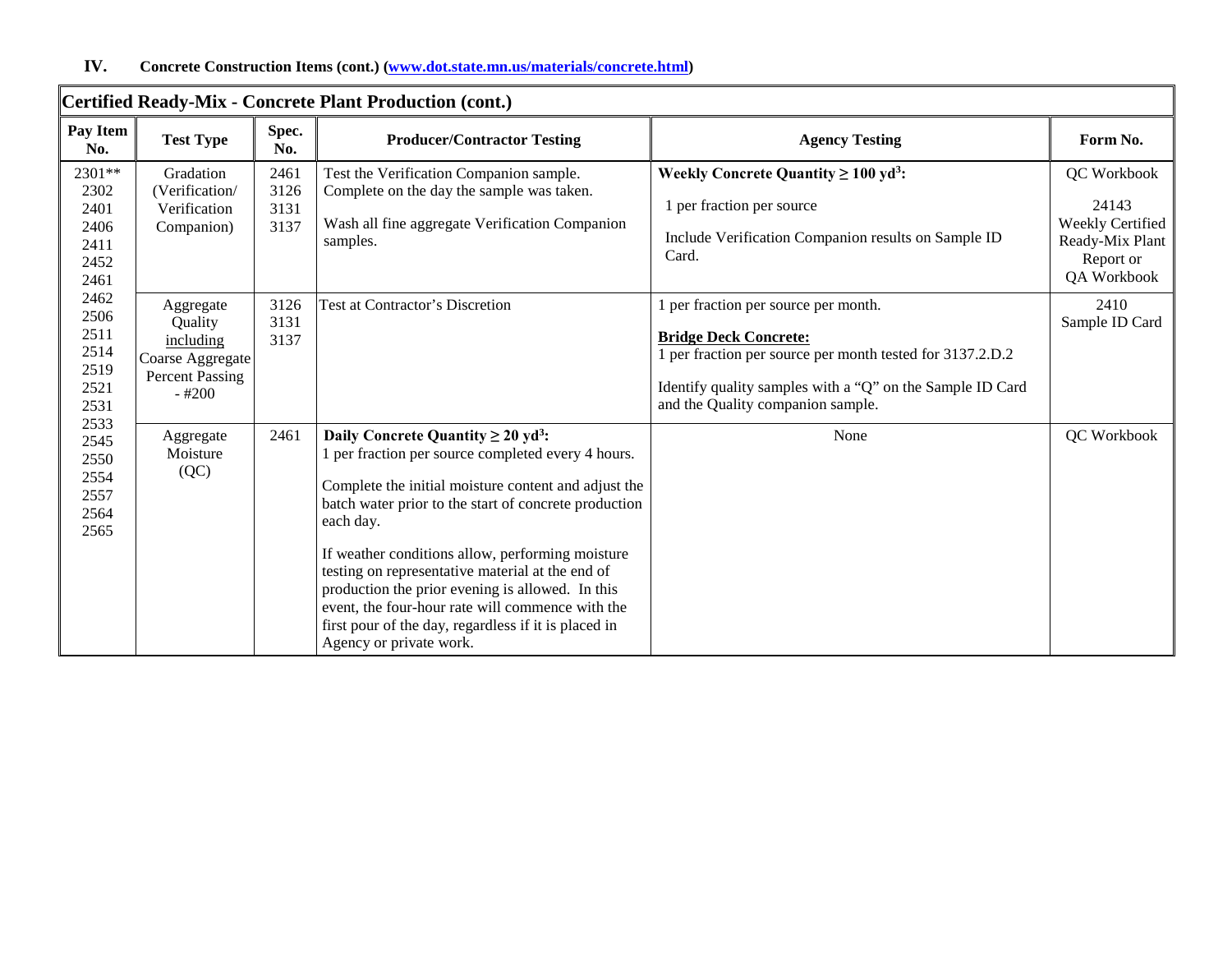### **Concrete Pavement - Concrete Plant Production**

#### **Remarks:**

- **(1)** Use Certified Ready-Mix Concrete Plant Production testing rates schedule when:
	- a) The entire concrete paving project is  $< 3,500$  cu. yd.
	- b) A secondary plant is used to provide minor work.
- **(2)** When w/c incentives apply:
	- a) Contractor QC Technician and Agency Plant Monitor are required to be present during the entire pour. **If w/c incentives do not apply, the Agency Plant Monitor shall monitor as necessary to ensure compliance with the requirements of the Contract.**
	- b) A certified ready-mix plant shall be **dedicated (provides concrete only to the concrete paving project)**.
- **(3)** Take gradation samples in the presence of the Agency unless otherwise authorized by the Engineer. Take samples off the belt leading to the weigh hopper unless otherwise approved by the Engineer. All gradation and quality tests require companion samples.
- **(4)** Perform Quality testing as directed by the Concrete Engineer.

#### **Minimum Sample Sizes:**

| <b>Gradation:</b>                       | <b>Moisture:</b>        | <b>Aggregate Quality:</b>                      | -#200 Coarse Aggregate: |
|-----------------------------------------|-------------------------|------------------------------------------------|-------------------------|
| $3/4$ " Plus, #4:                       | 500 g                   | $3/4$ " Plus, #4:                              | $3/4$ " Plus, #4:       |
| 30 lb.                                  | Fine Aggregate:         | 50 lb.                                         | $12$ lb.                |
| $3/4$ " Minus, #67:                     | 500 g                   | 30 lb.                                         | $3/4$ " Minus, #67:     |
| $10$ lb.                                | Intermediate Aggregate: | $3/4$ " Minus, #67:                            | 6 lb.                   |
| $#7, CA-70:$                            | $2000 \text{ g}$        | 30 lb.                                         | $#7, CA-70:$            |
| 6 lb.                                   | Coarse Aggregate:       | #7, CA-70:                                     | 6 lb.                   |
| CIA, FIA:                               |                         | 30 lb.                                         | 1000 g                  |
| 1000 g                                  |                         | #89, CA-80:                                    | CIA, FIA:               |
| $CS, FS$ :                              |                         | 30 lb.                                         | CS, FS:                 |
| 500 g                                   |                         | Intermediate Agg:                              | 500 g                   |
| 500 g                                   |                         | 30 lb.                                         | $#89$ , CA-80:          |
| $#89$ , CA-80:                          |                         | Fine Aggregate:                                | 500 g                   |
| Fine Aggregate: 500 g                   |                         |                                                |                         |
|                                         |                         | <b>Companion Required, Double Sample Sizes</b> |                         |
| Companion Required, Double Sample Sizes |                         |                                                |                         |
|                                         |                         |                                                |                         |

| Pay Item No. | <b>Test Type</b> | Spec. No. |                                                                                                  | <b>Producer/Contractor Testing</b>                                       | <b>Agency Testing</b>                                             |                                                                   | Form No.                       |
|--------------|------------------|-----------|--------------------------------------------------------------------------------------------------|--------------------------------------------------------------------------|-------------------------------------------------------------------|-------------------------------------------------------------------|--------------------------------|
| 2301         | Gradation        | 3126      | Concrete paving batch                                                                            | Certified ready-mix plant:                                               | Concrete paving batch                                             | <b>Certified ready-mix</b>                                        | JMF                            |
|              | (QC/QA)          | 3131      | plant:                                                                                           |                                                                          | plant:                                                            | plant:                                                            | Concrete                       |
|              |                  | 3137      |                                                                                                  | <b>Daily Concrete Quantity:</b>                                          |                                                                   |                                                                   | Aggregate                      |
|              |                  |           | <b>Daily Concrete Quantity</b>                                                                   | $20 - 400$ yd <sup>3</sup> : 1 per fraction                              | <b>Daily Concrete Quantity</b>                                    | <b>Weekly Concrete</b>                                            | Workbook                       |
|              |                  |           | $\geq$ 250 yd <sup>3</sup> :                                                                     | per source                                                               | $\geq 100 \text{ yd}^3$ :                                         | Quantity $\geq 20$ yd <sup>3</sup> :                              | <b>JMF</b> Moving              |
|              |                  |           | 1 per $2500 \text{ yd}^3$ per fraction<br>per source                                             | $>400 \text{ yd}^3$ : 2 per fraction per<br>source                       | 1 QA (QC Companion)<br>sample per fraction per<br>source per week | 1 QA (QC Companion)<br>sample per fraction per<br>source per week | Average<br>Summary<br>Workbook |
|              |                  |           | Take initial samples for<br>aggregate gradation testing<br>within the first $250 \text{ yd}^3$ . | Take second gradation after<br>daily total exceeds 400 yd <sup>3</sup> . |                                                                   |                                                                   | 2410<br>Sample ID              |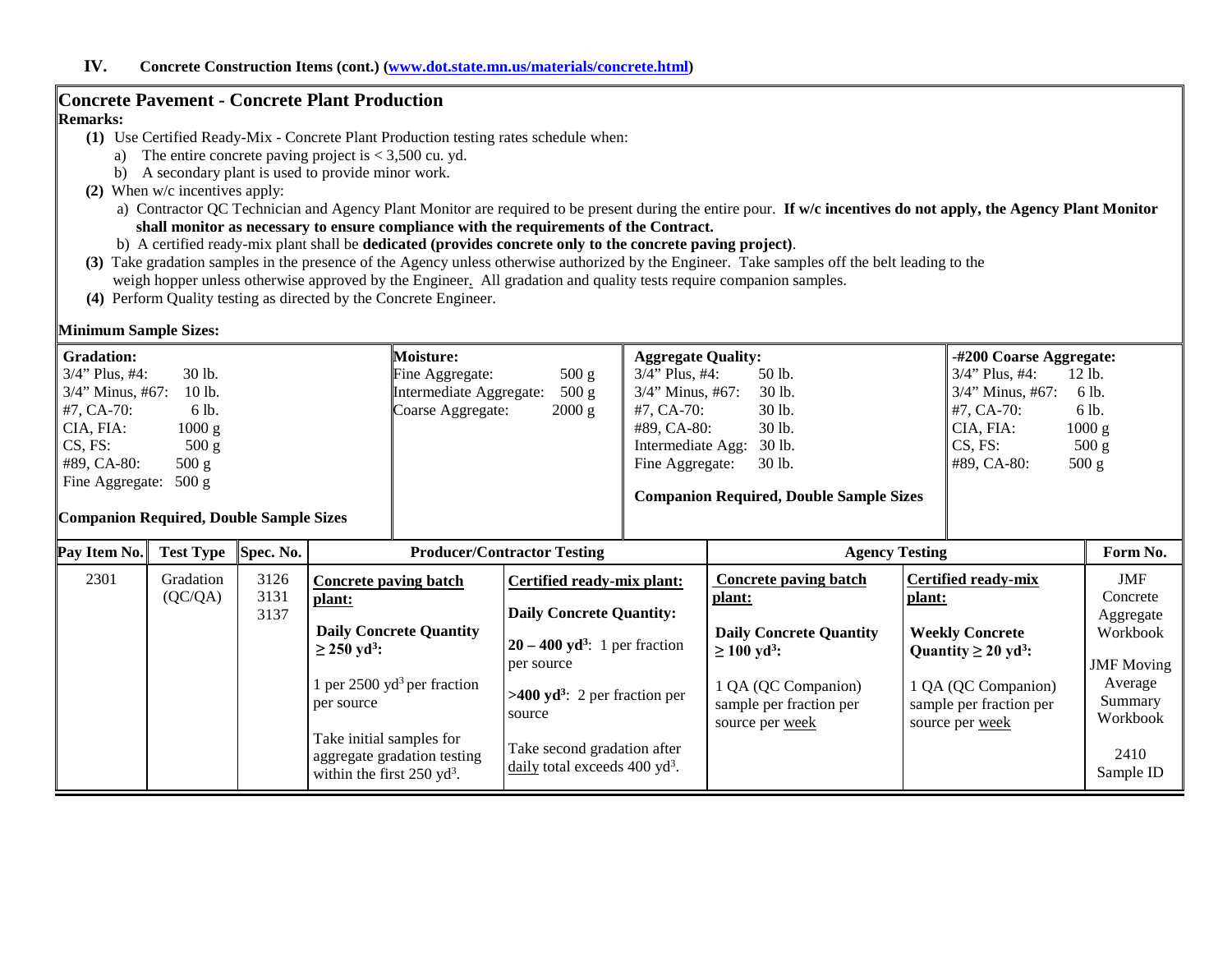|      |                                                          |                      | Performing testing on representative material at the end of the<br>most recent day of production is allowed.<br>If well-graded aggregate incentives apply:<br>Use the Contractor's gradation results for well-graded<br>aggregate incentive calculations as verified by Agency testing | Include the JMF Number and the QC<br>Gradation/Verification Companion results on the Sample<br>ID Card.                                                                                                                                                                                               |                                                                                                                                                                                                                                                                                                       | Card when<br>samples are<br>submitted to<br><b>MnDOT</b><br>Laboratory |
|------|----------------------------------------------------------|----------------------|----------------------------------------------------------------------------------------------------------------------------------------------------------------------------------------------------------------------------------------------------------------------------------------|-------------------------------------------------------------------------------------------------------------------------------------------------------------------------------------------------------------------------------------------------------------------------------------------------------|-------------------------------------------------------------------------------------------------------------------------------------------------------------------------------------------------------------------------------------------------------------------------------------------------------|------------------------------------------------------------------------|
| 2301 | Gradation<br>Verification/<br>Verification<br>Companion) | 3126<br>3131<br>3137 | Test the Verification Companion sample. Complete on the<br>day the sample was taken.                                                                                                                                                                                                   | <b>Concrete paving batch</b><br>plant:<br><b>Daily Concrete Quantity</b><br>$\geq$ 250 yd <sup>3</sup> :<br>1 per fraction per source per<br>$\frac{day}{\sqrt{2}}$                                                                                                                                   | <b>Certified ready-mix</b><br>plant:<br><b>Weekly Concrete</b><br>Quantity $\geq 100 \text{ yd}^3$ :<br>If well-graded aggregate<br>incentives apply:<br>1 per fraction per source<br>per day<br>If well-graded aggregate<br>incentives do not apply:<br>1 per fraction per source<br>per <u>week</u> |                                                                        |
|      |                                                          |                      |                                                                                                                                                                                                                                                                                        | Include the JMF Number and the QC Gradation/<br>Verification Companion results on the Sample ID Card.<br>If Coarse Aggregate Quality Incentive/Disincentives<br>apply:<br>The Agency may use the Verification gradation sample<br>for the Coarse Aggregate Quality incentive/disincentive<br>testing. |                                                                                                                                                                                                                                                                                                       |                                                                        |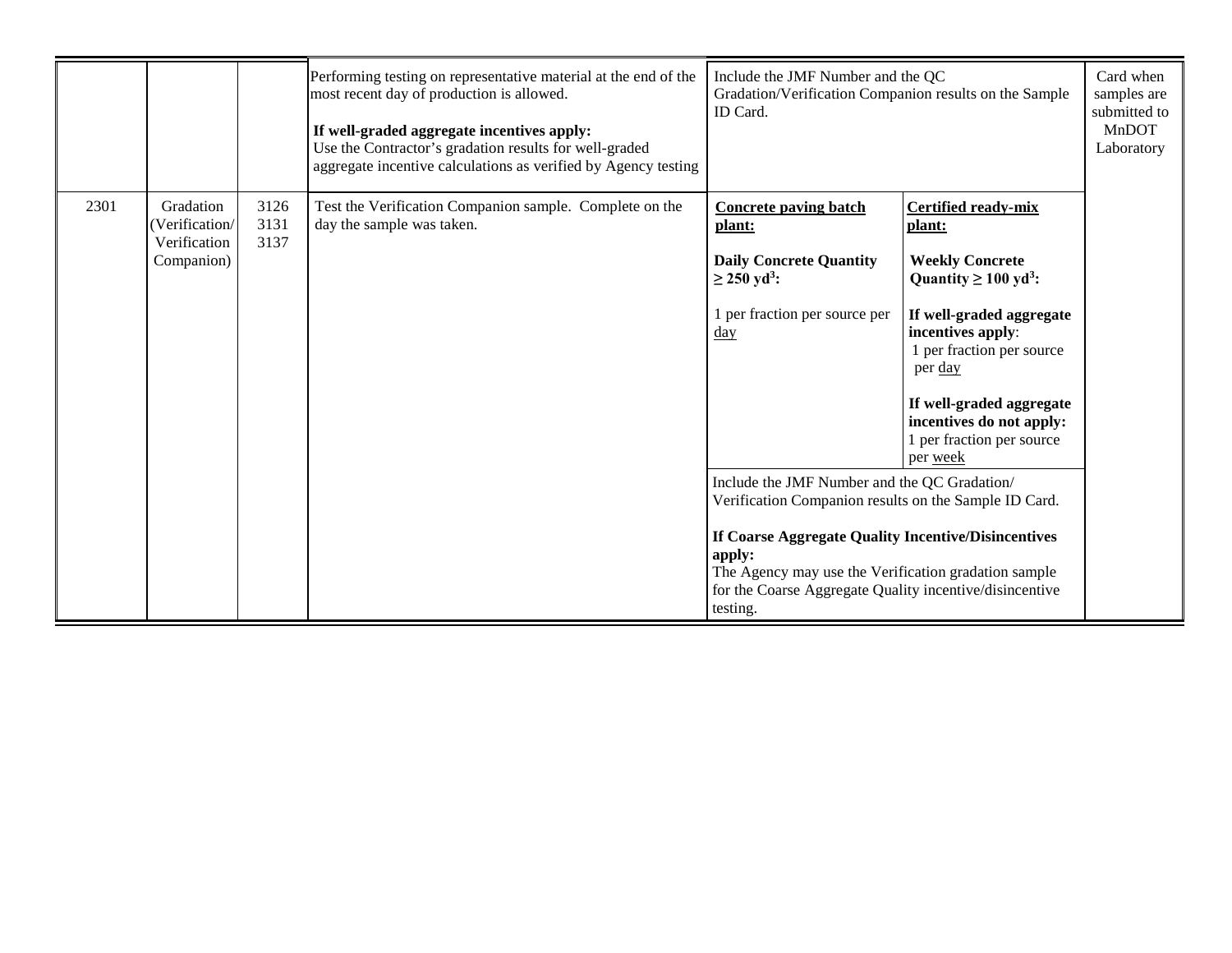S-1.2 The following shall be added to the bottom of the Table on Page 35 of the MnDOT SD-15 June, 2017 (Rev. Nov., 2017) Schedule of Materials Control for 2018 Standard Specifications: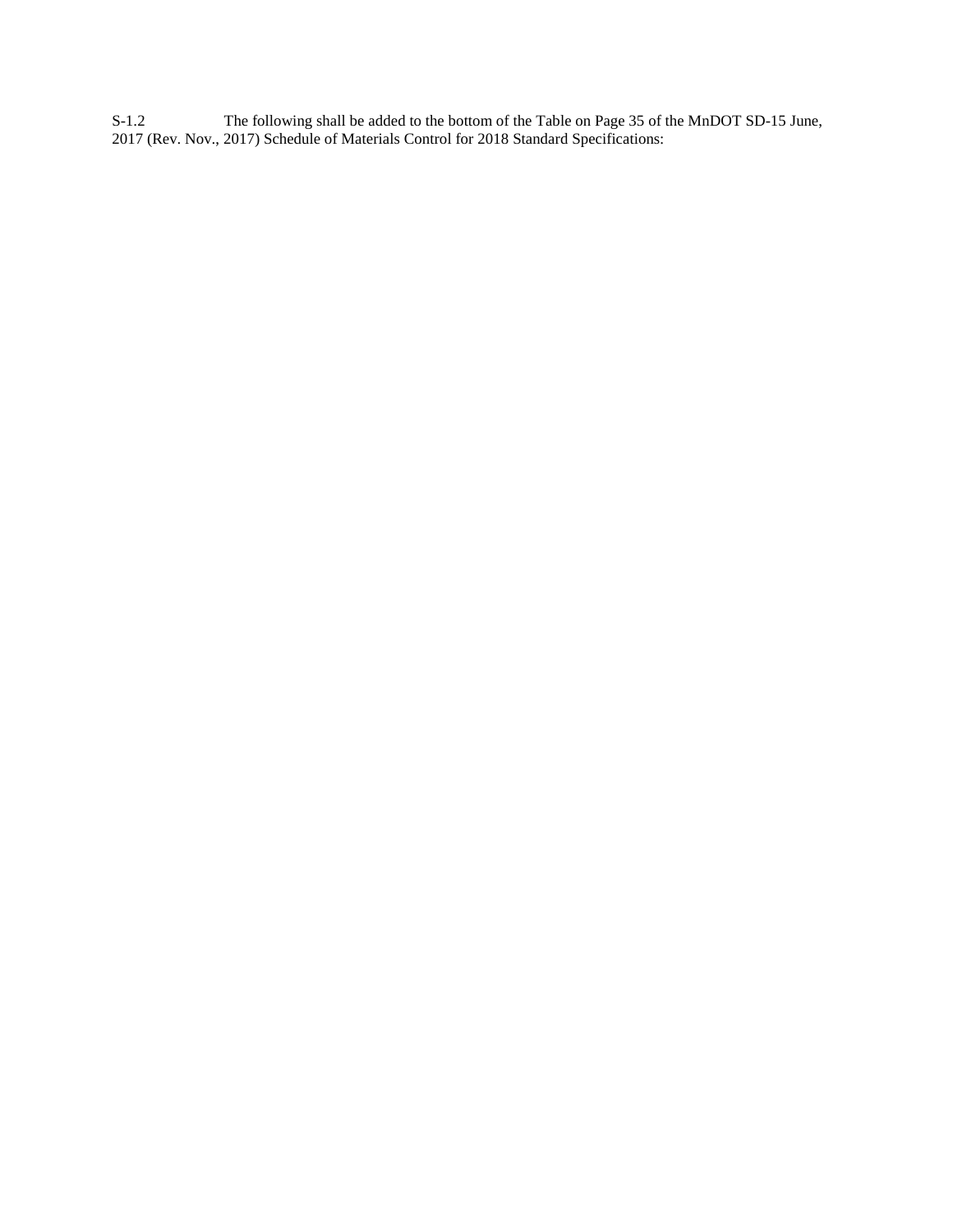## **IV. Concrete Construction Items (cont.) [\(www.dot.state.mn.us/materials/concrete.html\)](http://www.dot.state.mn.us/materials/concrete.html)**

| 2301 | Colored Concrete Membrane | 3752 | Visual     | Only curing compound for colored concrete from qualified sources is allowed. Refer to the |
|------|---------------------------|------|------------|-------------------------------------------------------------------------------------------|
| 2521 | Curing Compound           |      | Inspection | approved products list of curing compounds for qualified manufacturers                    |
|      |                           |      |            | www.dot.state.mn.us/products.                                                             |
|      |                           |      |            |                                                                                           |
|      |                           |      |            |                                                                                           |
|      |                           |      |            |                                                                                           |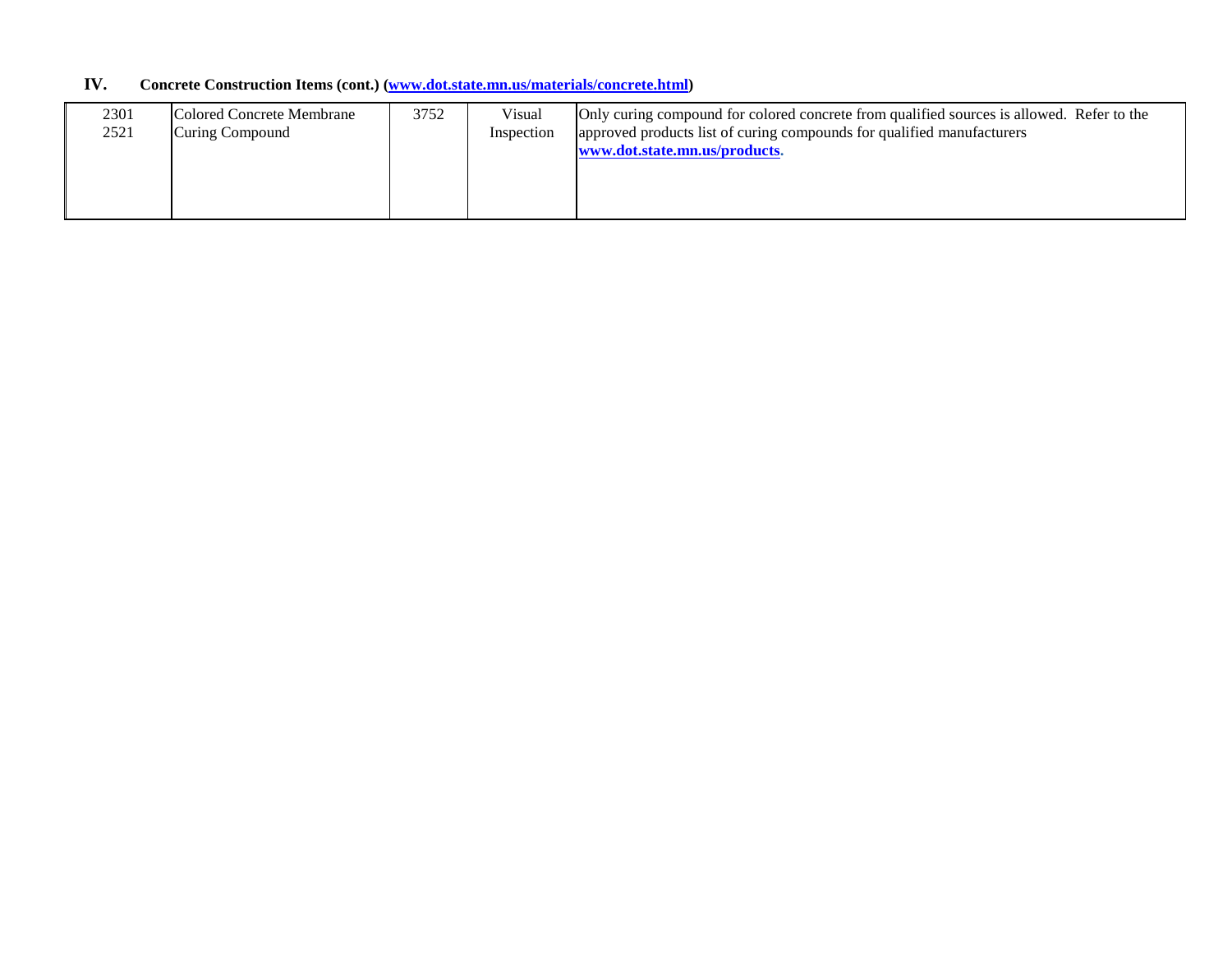S-1.3 Page 39 of the MnDOT SD-15 June, 2017 (Rev. Nov., 2017) Schedule of Materials Control for 2018 Standard Specifications shall be deleted and replaced with the following: